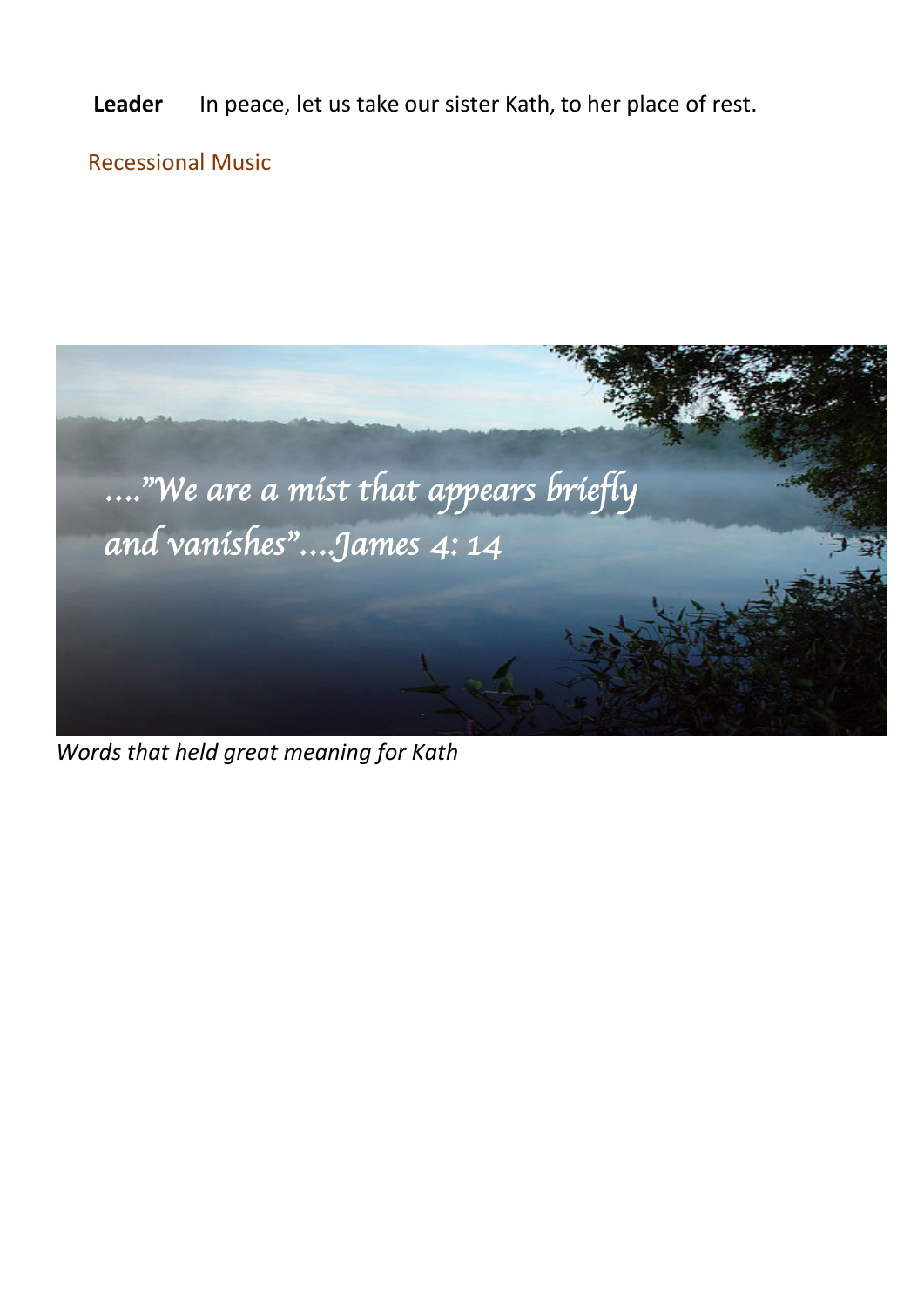# Sister Francis (Sister Kath Carroll) - Rest in Peace



In 1976 Brothers decided that a club was required in the Southern suburbs, so they approached Sister Francis (Sister Kath Carroll) of St Pauls Catholic School, Woodridge. Sister Francis, being a devoted Rugby League fan, thought it an excellent idea. The colours of green and gold were decided on by Sister Francis and Fr. Tom Hamell as depicting the fighting Irish.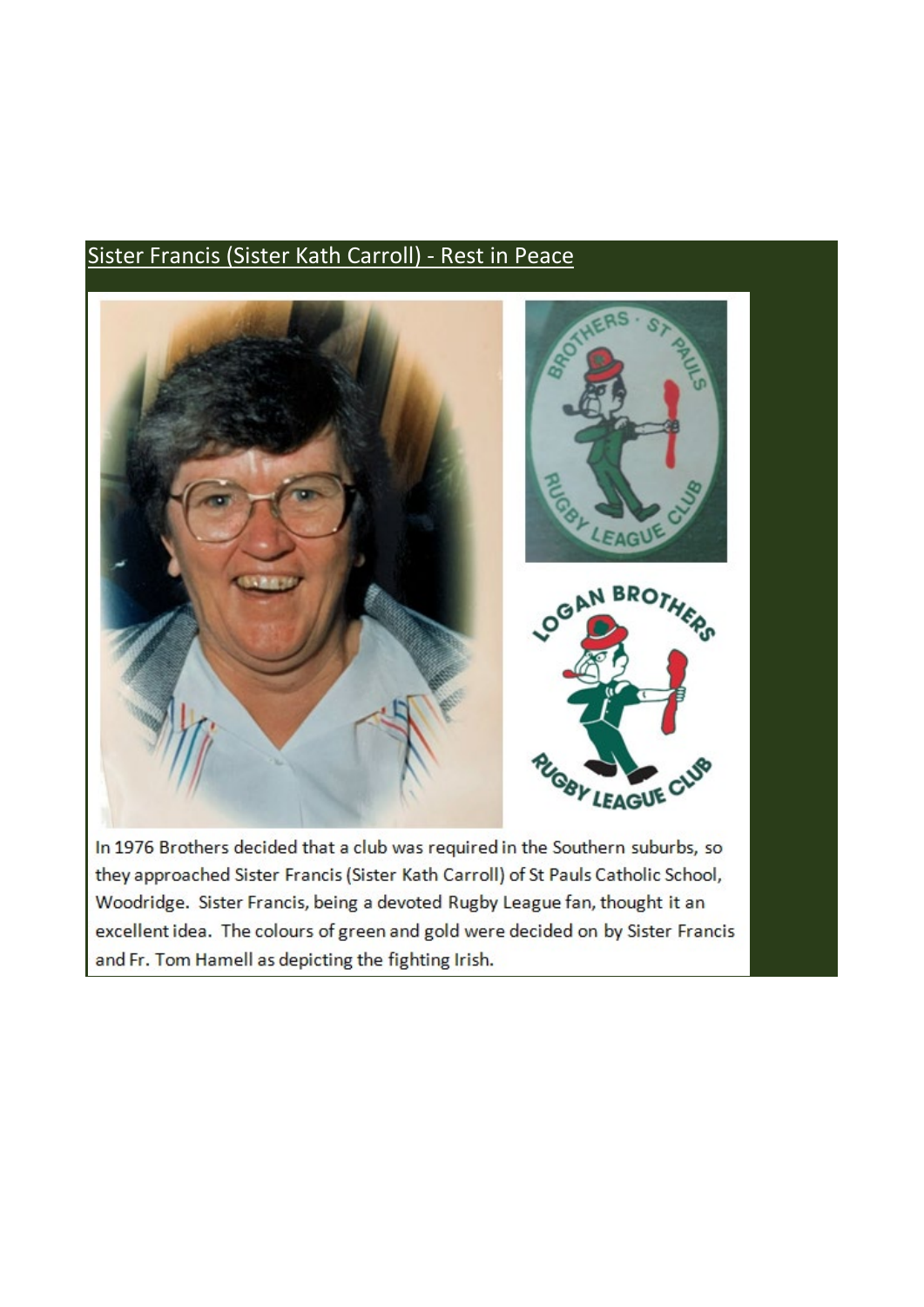# Rite of Committal Sister Kath Carroll

#### **Introduction**

As we gather on this holy ground, we give thanks for the blessings of life and love that we have shared with Kath.

### Sign of the Cross

With faith in Jesus Christ we reverently bring the body of our Sister, Kath, to be buried in the company of the many Sisters who have gone before her.

May God's love and mercy bring her to the fullness of life in heaven.

May she be united forever with God whom she loved and served with her whole heart.

May she be numbered among the blessed.

May she rejoice forever in the presence of God and in the company of the saints.

#### **Reading**

#### **Let us listen to God's word…John 14: 1-6**

Don't let your hearts be troubled. You have faith in God, have faith in me as well. In God's house there are many dwelling places; Otherwise, how could I have told you that I was going to prepare a place for you? I am the way, I am the Truth, and I am the Life. No one comes to Abba God but through me.

#### **Let us pray in the words of Mary MacKillop**

Let us cling to God's love and grace. **All** God with us, what need we fear?

God's mercies are greater than all my own unworthiness. **All** God with us, what need we fear?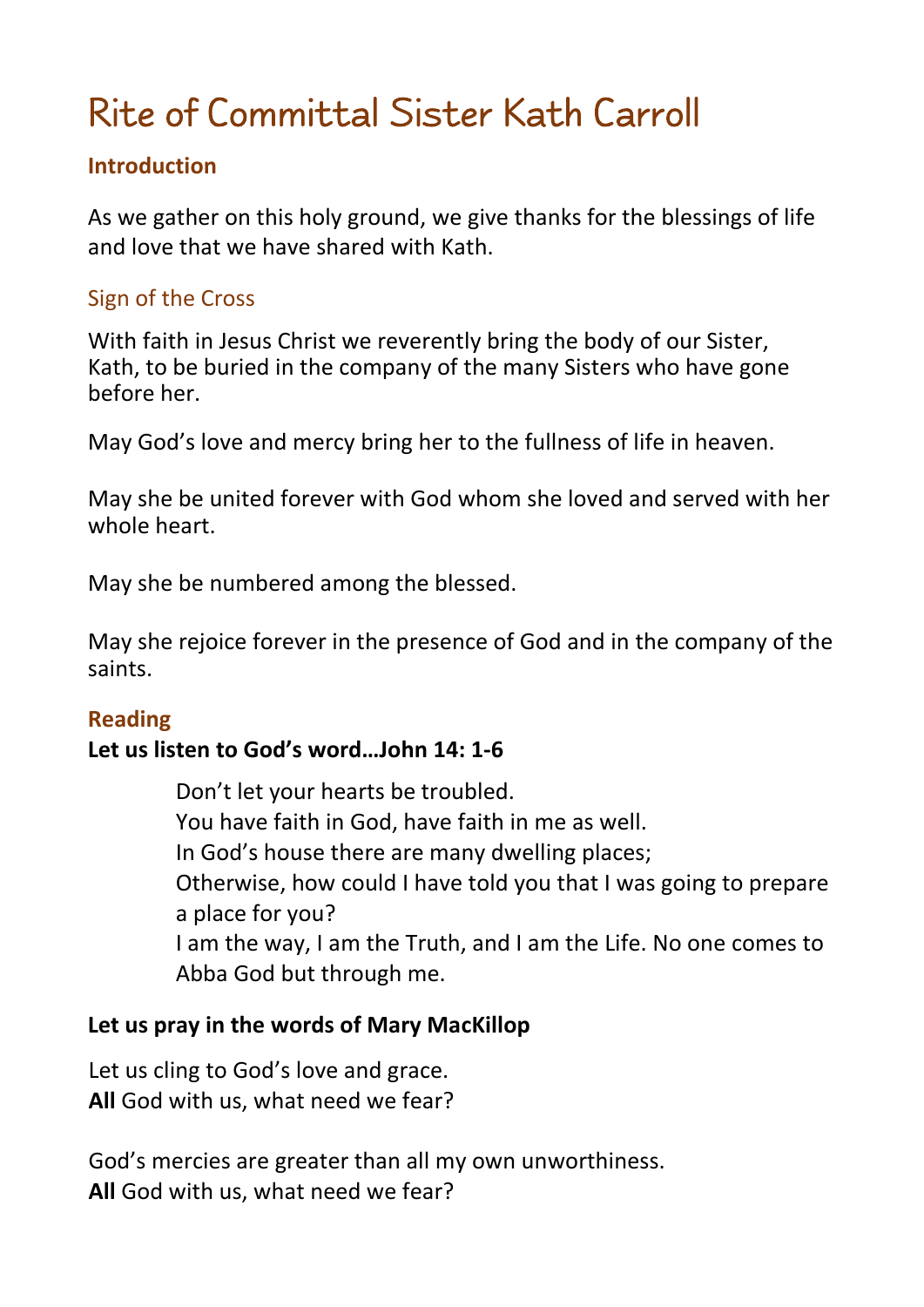Let us ever hope that we look for strength from God who alone can give it. **All** God with us, what need we fear?

God will provide for the future. **All** God with us, what need we fear?

Trust in the mercy of God. **All** God with us, what need we fear?

## *Blessing of the grave*

# **Committal**

**All** We let you go Kath as we commit your body to its resting place.

> Into the earth that has nurtured you all your life, into communion with the sunshine of the world, into at-oneness with the winds and air of our planet, into the waters and rains of life, into stars and stardust of our beginnings, into the heart of the Mystery of our good God.

Mothering earth, receive Kath*'*s body, formed by the hand of God and returning to your embrace. Receive her now as your own.

May God*'*s face shine on her forever. May Kath know the splendour of God. Eternal rest grant to Kath, O God, and let perpetual light shine upon her.

May she rest in peace.

**All** Amen

In the words of Mary MacKillop

*…we trust in the mercy of God.*

Traditional Songs **O Sacred Heart Eternal Rest**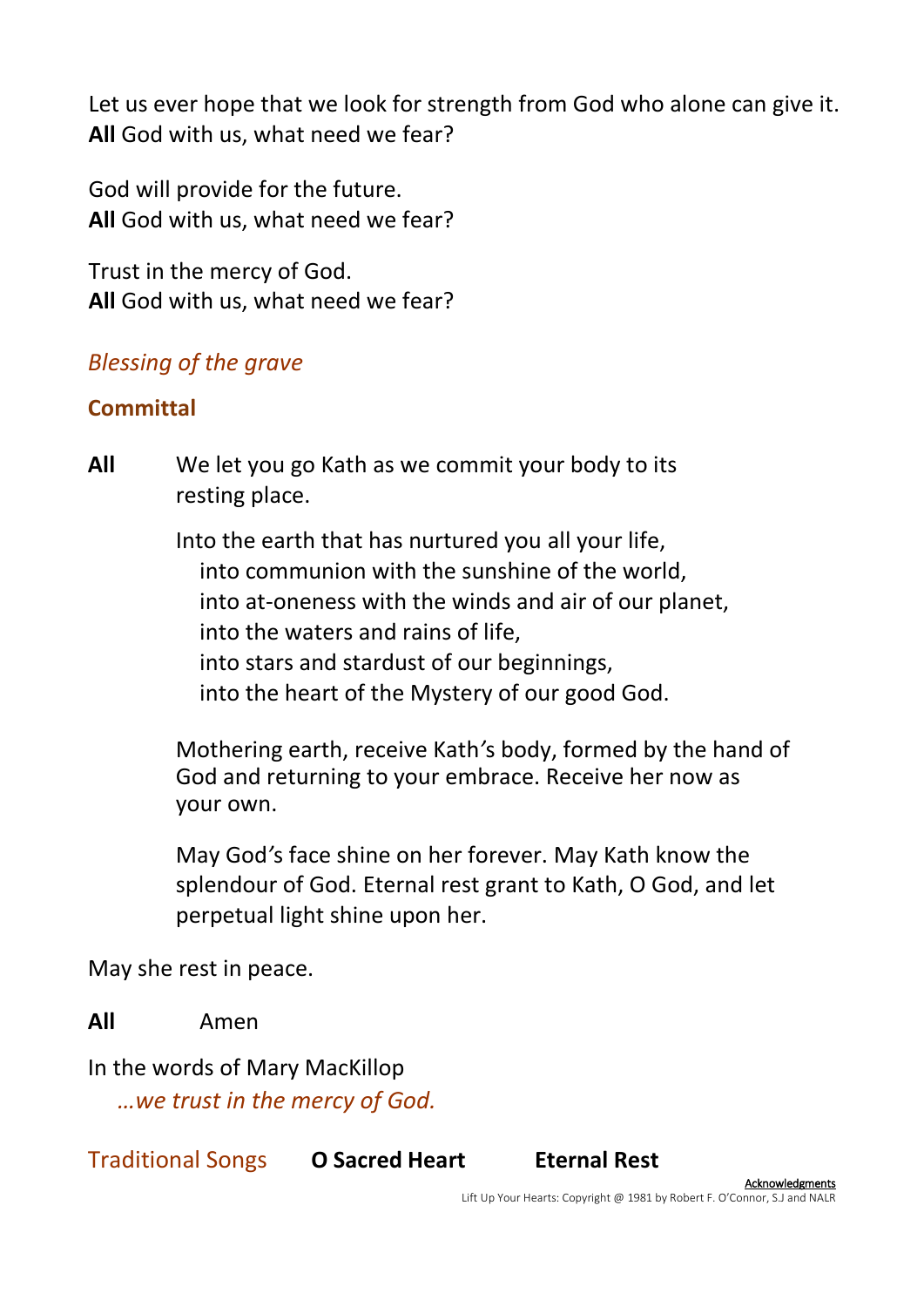